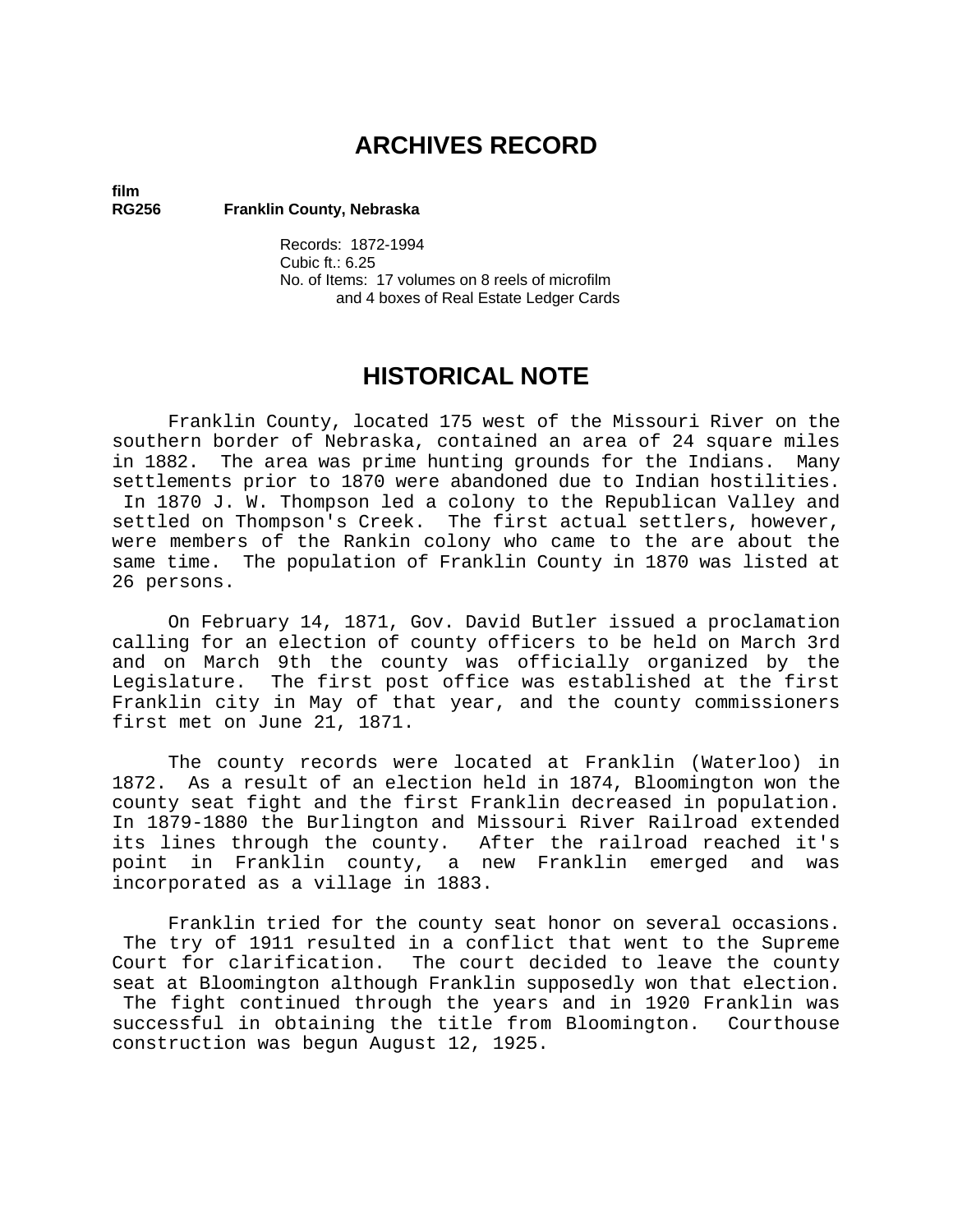### **RG0256 Franklin County, Nebraska** i

ADDED ENTRIES:

COUNTY COURTS--NEBRASKA--FRANKLIN COUNTY MARRIAGES--NEBRASKA--FRANKLIN COUNTY REAL PROPERTY--VALUATION--FRANKLIN COUNTY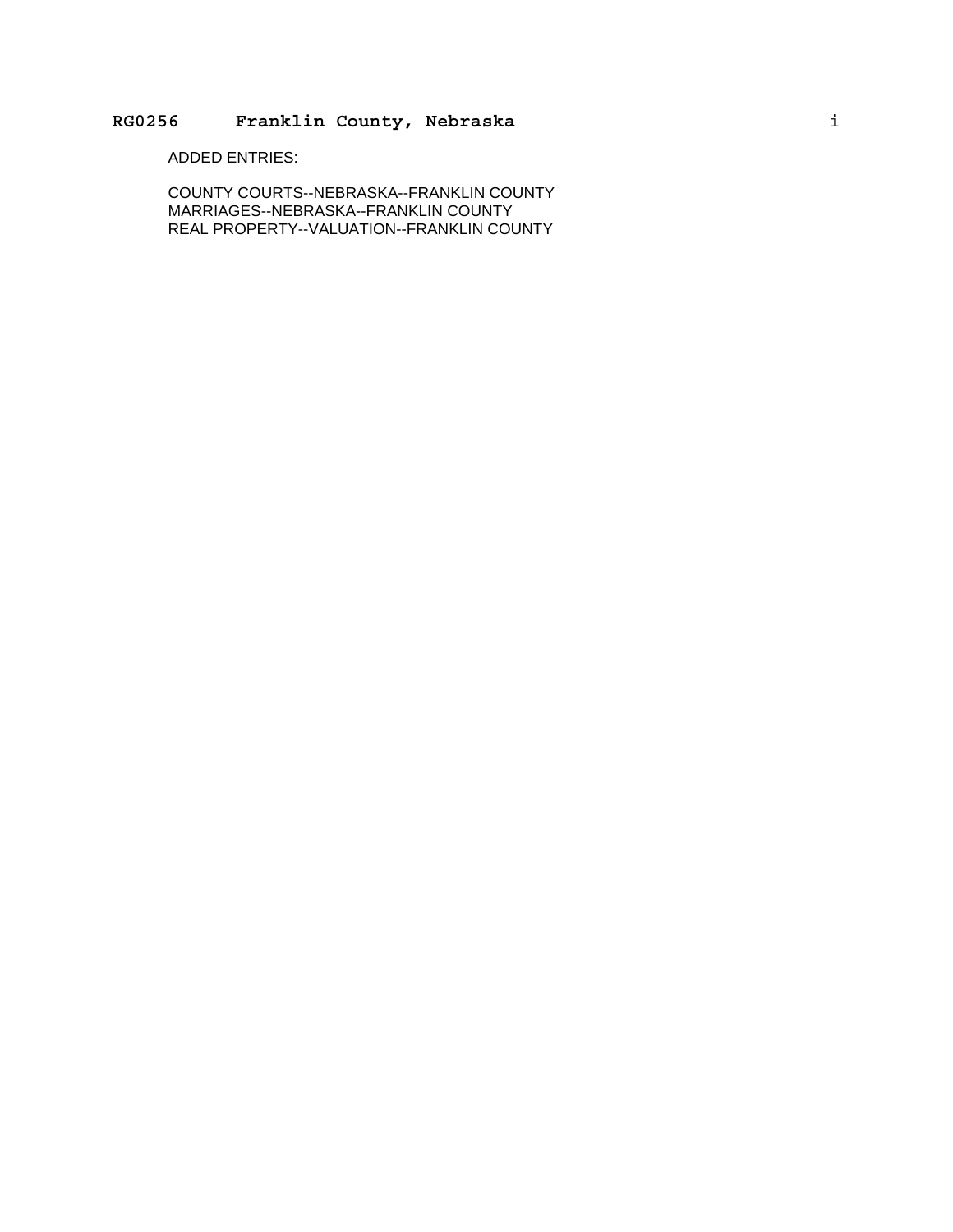Franklin County reached its peak population in 1910 at 10,303. Currently the county encompasses an area of 576 square miles and has a population (1990) of 3,938 persons. The county is bounded on the north by Kearney County, the east by Webster County, on the west by Harlan County, and lies on the southern borner of the state. Franklin County was named for Benjamin Franklin (1706-1790).

### **SCOPE AND CONTENT NOTE**

The bulk of records for Franklin County still remain at the county courthouse. The State Archives holds records for the county court only. This collection is divided into Nine Subgroups: 1) Assessor, c.1956- 1970; 2) Treasurer (no records); 3) County Board of Commissioners (no records); 4) County Clerk, 1872-1994; 5) Register of Deeds (no records); 6) County Court, 1886-1905; 7) District Court (no records); 8) Superintendent of Schools (no records); and 9) School Districts (no records).

Real Estate Assessments from Franklin County were microfilmed by the county in 1999. The State Archives holds original real estate ledger cards for the county, 1956-1970.\

At present records exist in our storage for Subgroup Four, County Clerk, and Six, County Court civil dockets, 1886-1905. The marriage dockets were microfilm by the Genealogical Society of Utah at the courthouse in April of 1994. This project was done with the cooperation of the Nebraska State Historical Society and by permission of the county clerk.

The court dockets were transferred to the State Archives September 5, 1973 and were microfilmed by the Historical Society in May of 1983.

## **DESCRIPTION**

### **SUBGROUP ONE ASSESSOR**

**SERIES TWO REAL ESTATE LEDGER CARDS, 1956-1970** 

B.01 S01-T01-R13 (Washington Pct) thru S36-T01-R15 (Oak Grove Pct)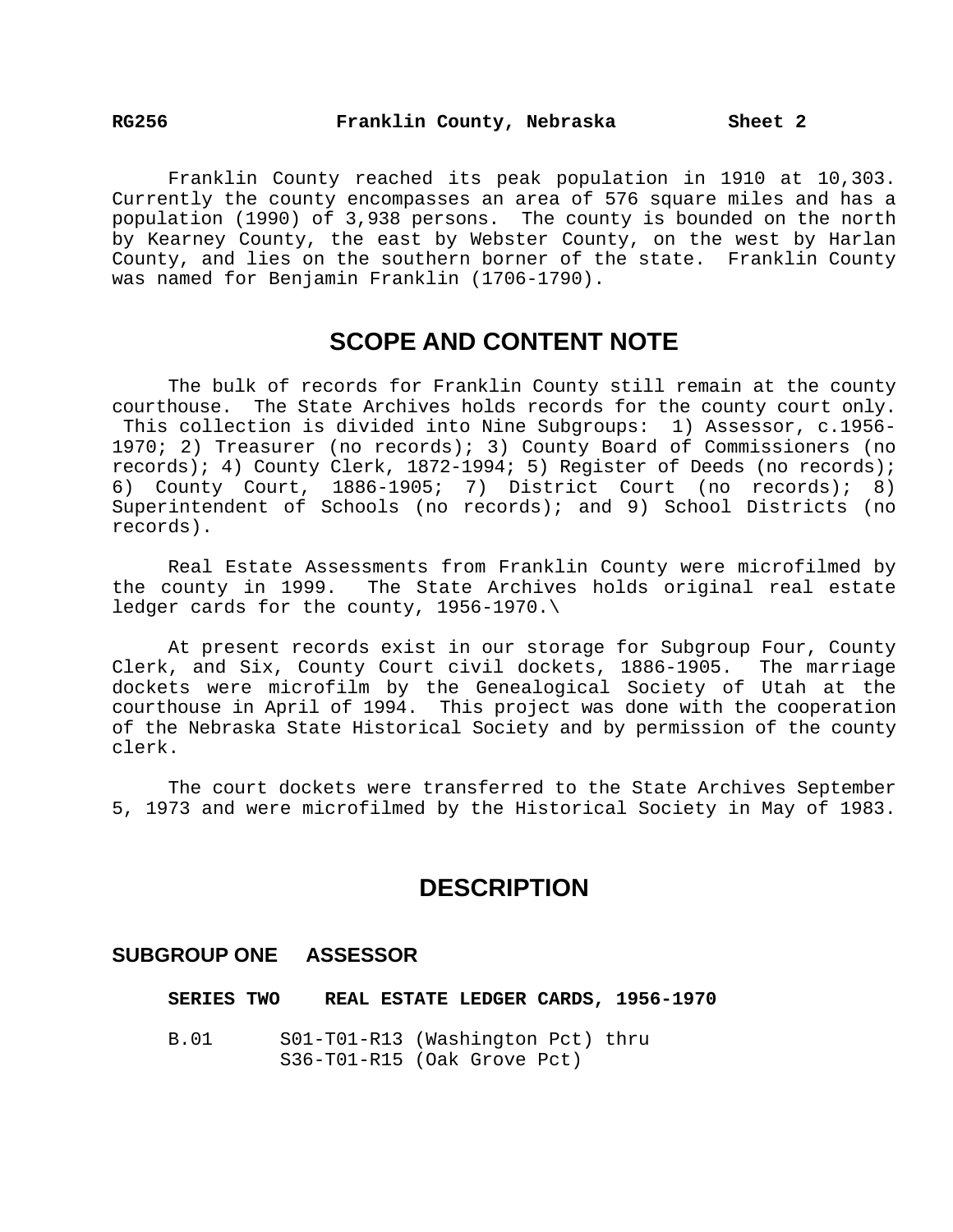#### SUBGROUP ONE ASSESSOR

#### SERIES TWO REAL ESTATE LEDGER CARDS, 1956-1970

- B.02 S01-T02-R15 (Bloomington rural) thru City of Franklin, Blk 12, Lots 18-22
- B.03 City of Franklin, Peoples Add., Lots 1-3 thru Campbell, Non-Descript KS-Neb Natural Gas Co., 24-4-13
- B.04 Bloomington, Blk 1, Lots 1-2 thru Non-Descript, Upland Village, 16-4-14

#### SUBGROUP TWO TREASURER

There are currently no records in the State Archives from the Franklin County Treasurer's Office.

#### SUBGROUP THREE COUNTY BOARD OF COMMISSIONERS

There are currently no records in the State Archives from the Franklin County Board of Commissioners of Franklin County

SUBGROUP FOUR COUNTY CLERK, 1872-1967

film

SERIES ONE MARRIAGE RECORDS, 1872-1967

- Vol. #1 Marriage Docket, Vol. #1 (Indexed) p.1 (#1), December 13, 1872 thru p.444 (April 14, 1885)
- Vol. #2 Marriage Docket, Vol. #2 (indexed) inserts: Affidavits, 1891 Bush-Fox; Dideriksen-Anderson; Sutton-Hughes p.1 (Mar. 20, 1885) - p.419 (Mar. 9, 1890)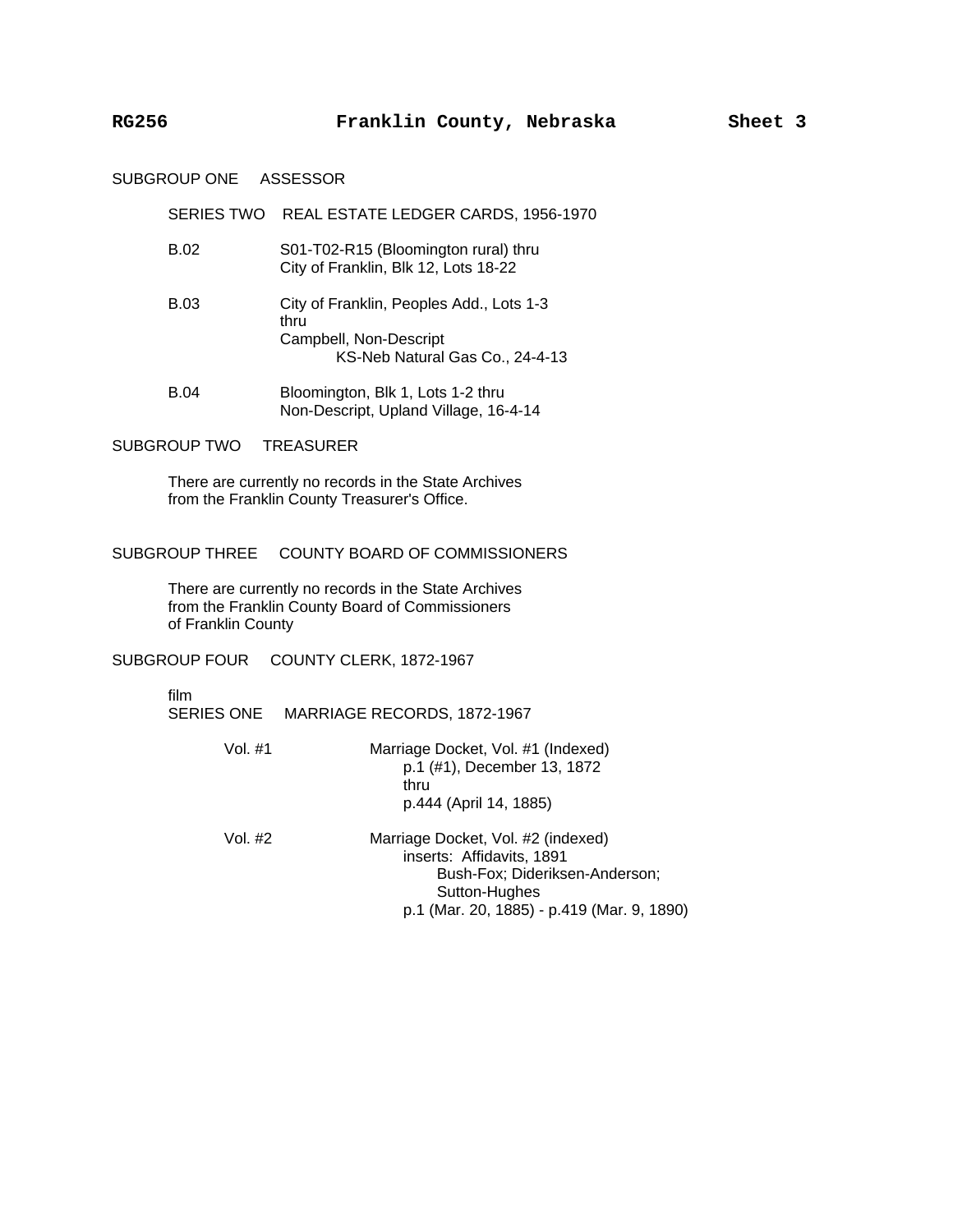### SUBGROUP FOUR COUNTY CLERK, 1872-1967

# film<br>SEI

| tılm      | SERIES ONE MARRIAGE RECORDS, 1872-1967                                                                                      |
|-----------|-----------------------------------------------------------------------------------------------------------------------------|
| Vol. $#3$ | Marriage Docket, Vol. #3 (indexed)<br>pp.1-4 are blank<br>p.5 (#1), January 17, 1892<br>thru<br>p.478 (#100), March 2, 1899 |
| Vol. #4   | Marriage Docket, Vol. #4 (indexed)<br>p.1 (#101), February 25, 1899)<br>thru<br>p.596 (#696), September 19, 1906            |
| Vol. #5   | Marriage Docket, Vol. #5 (indexed)<br>p.1 (#1), September 25, 1906<br>thru<br>p.462 (December 27, 1911)                     |
| Vol. #6   | Marriage Docket, Vol. #6 (indexed)<br>p.1 (January 4, 1912)<br>thru<br>p.636 (#49), June 2, 1920                            |
| Vol. #7   | Marriage Docket, Vol. #7 (indexed)<br>p.1 (#50), May 29, 1920<br>thru<br>p.255 (#39), August 1, 1923                        |
| Vol. #8   | Marriage Docket, Vol. #8 (indexed)<br>p.1 (#40), September 3, 1923<br>thru<br>p.614 (60-1935), January 1, 1936              |
| Vol. #9   | Marriage Docket, Vol. #9 (indexed)<br>p.1 (1-1936), January 6, 1936<br>thru<br>p.9-738 (January 2, 1951)                    |
| Vol. #10  | Marriage Docket, Vol. #10 (indexed)<br>p.10-1 (January 15, 1951)<br>thru<br>p.10-724 (October 12, 1967)                     |
| Vol. #11  | Marriage Docket, Vol. #11 (indexed)<br>p.11-1 (October 13, 1967)<br>thru<br>p.11-529 (December 31, 1986)                    |
| Vol. #12  | Marriage Docket, Vol. #12 (indexed)<br>#1 (Jan. 12, 1987) - #85 (Apr. 8, 1994)                                              |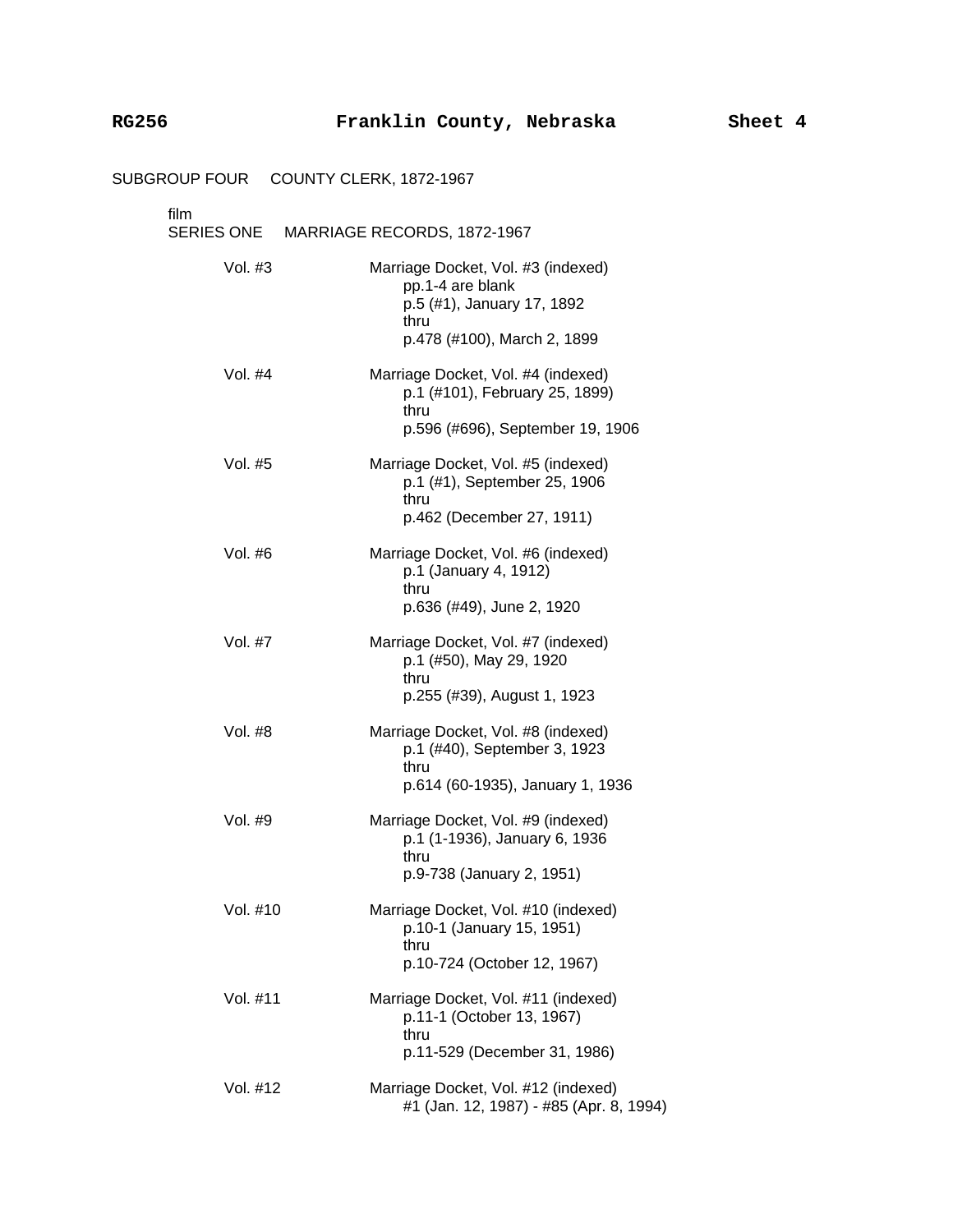SUBGROUP FOUR COUNTY CLERK, 1872-1967

film

SERIES ONE MARRIAGE RECORDS, 1872-1967

#### NSHS HAS ON MICROFILM:

NOTE: Microfilm was produced by the Genealogical Society of Utah in conjunction with the Nebraska State Historical Society, and with permission of the county clerk. The project took place in the spring of 1994.

film

|                                                                    | SERIES ONE MARRIAGE RECORDS - MICROFILM RECORD                                                                                                             | MP4219 |
|--------------------------------------------------------------------|------------------------------------------------------------------------------------------------------------------------------------------------------------|--------|
| Roll #1<br>694 pp.<br>417 shots<br><b>GSU Project</b><br>#26,325   | Item #1 - Marriage Docket, Vol. #1<br>Index & p.1 (December 13, 1872)<br>thru<br>Item #2 - Marriage Docket, Vol. #2<br>p.141 (April 4, 1887)               |        |
|                                                                    | NOTE: Vol. #2 starts with inserts<br>of Affidavits for 1891 marriages<br>(see inventory)                                                                   |        |
| Roll #2<br>1590 pp.<br>875 shots<br><b>GSU Project</b><br>#26,326  | Item #1 - Marriage Docket, Vol. #2 cont.<br>p.140 (March 18, 1887)<br>thru<br>Item #4 - Marriage Docket, Vol. #5<br>p.81 (June 4, 1907)                    |        |
| Roll #3<br>1526 pp.<br>910 shots<br><b>GSU Project</b><br>#26,327  | Item #1 - Marriage Docket, Vol. #5 cont.<br>p.80 (June 3, 1907)<br>thru<br>Item #4 - Marriage Docket, Vol. #8<br>p.97 (#11), February 14, 1926)            |        |
| Roll #4<br>1407 pp.<br>1533 shots<br><b>GSU Project</b><br>#26,328 | Item #1 - Marriage Docket, Vol. #8 cont.<br>p.97 (11-1926), February 11, 1926<br>thru<br>Item #3 - Marriage Docket, Vol. #10<br>p.100 (September 28, 1952) |        |

Roll #5 Item #1 - Marriage Docket, Vol. #10 cont. 1338 pp. p.100 (September 28, 1952)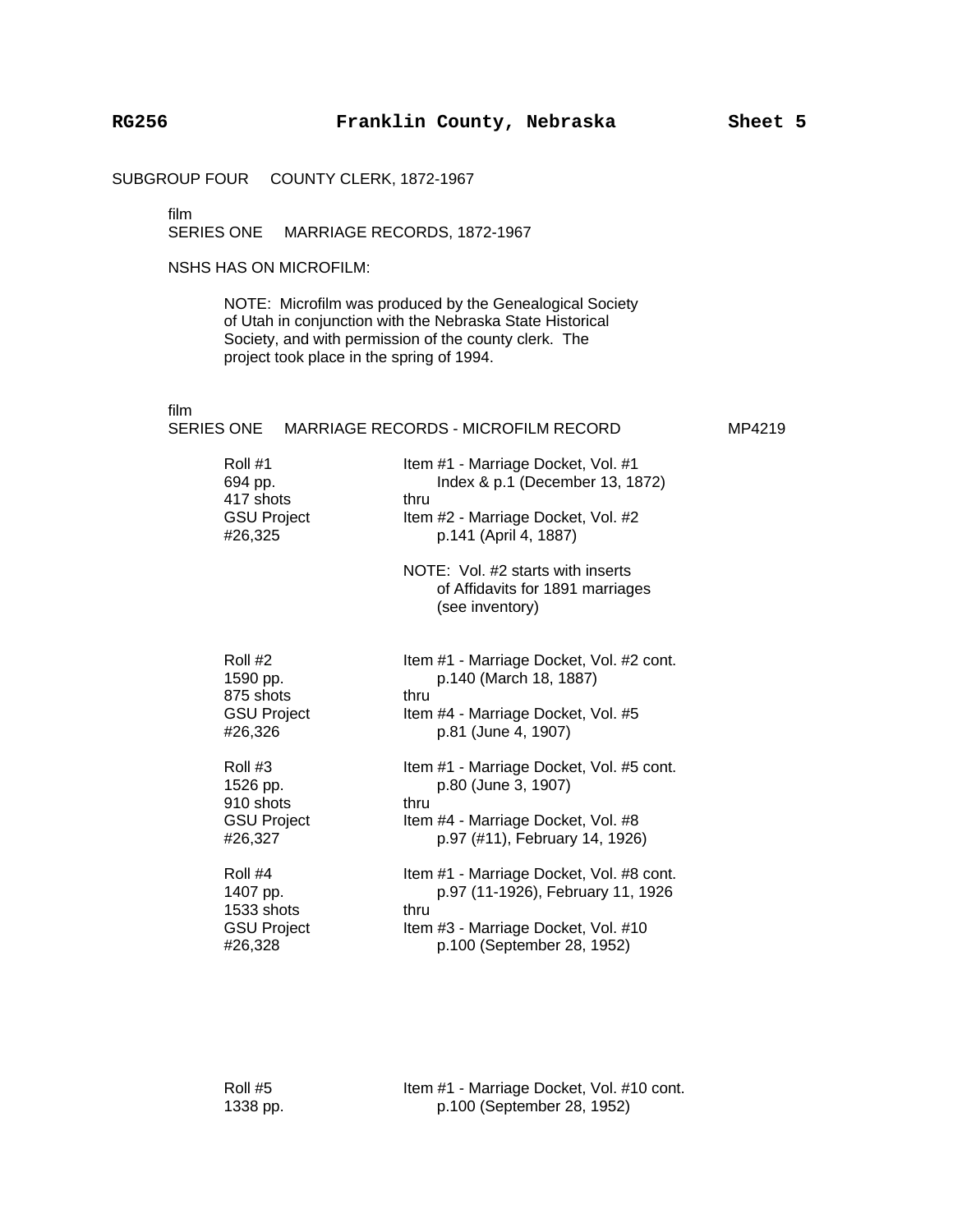### **RG256 Franklin County, Nebraska Sheet 6**

| 1467 shots                    | thru                                                       |
|-------------------------------|------------------------------------------------------------|
| <b>GSU Project</b><br>#26.329 | Item #3 - Marriage Docket, Vol. #12<br>#85 - April 8, 1994 |
|                               | NOTE: Vol. #11, index, B continues                         |

following "W", "S" follows "Z".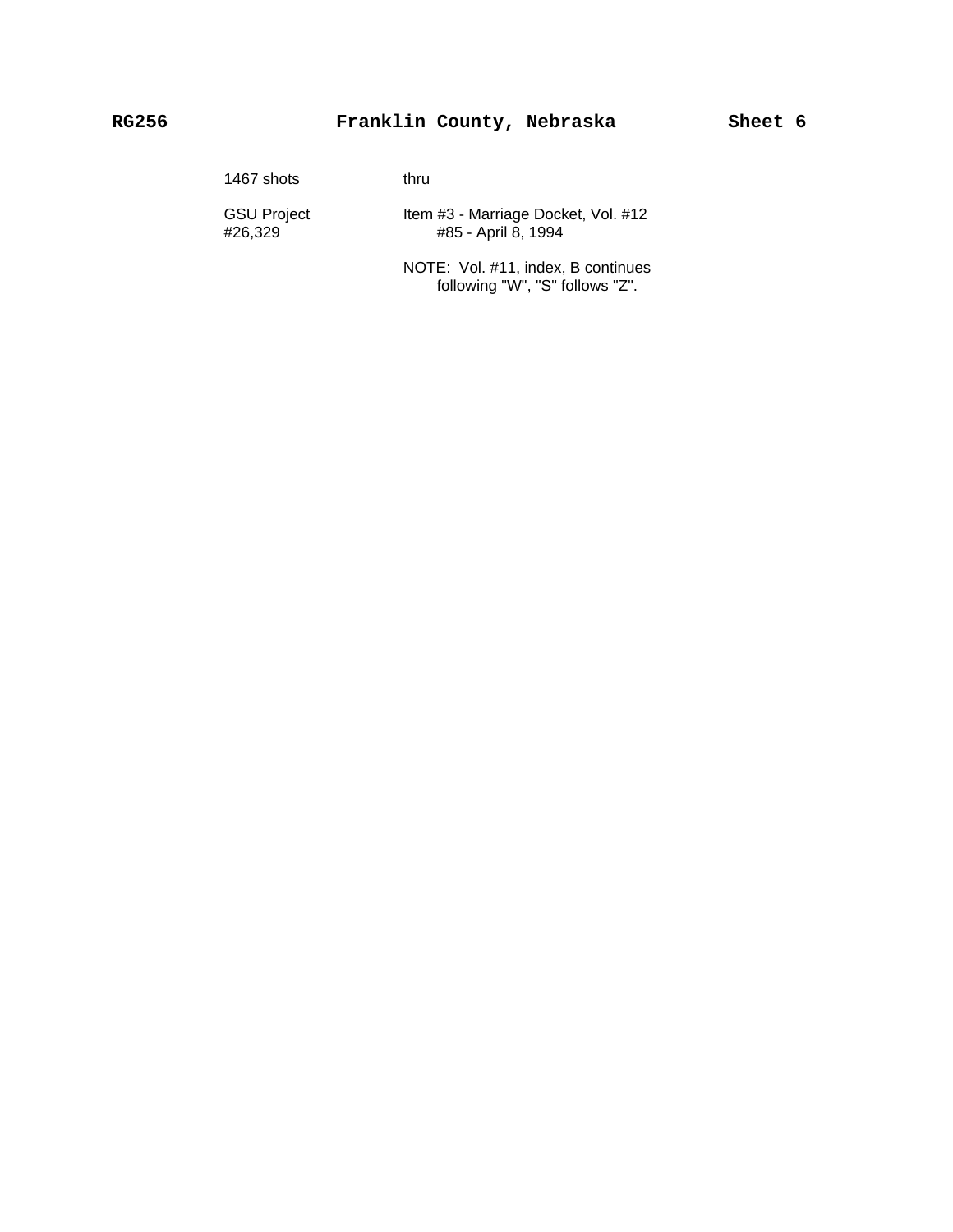#### SUBGROUP FOUR COUNTY CLERK

#### SERIES TWO ELECTION RECORDS, 1895-1896

Vols. 1-2 Poll Books, Antelope Precinct, 1895-1896

SERIES THREE MILITIA ROLLS AND ROSTERS Box 1 Folder 1 1895 Folder 2 1904-1905 Folder 3 1906 Folder 4 1907-1908 Folder 5 1909 Folder 6 1910 Folder 7 1914 Folder 8 1915-1916 Folder 9 1917 Folder 10 1918 Folder 11 1920 Folder 12 1922 Folder 13 1924 Folder 14 1925 Folder 15 1927-1929 & 1932-1933

SUBGROUP FIVE REGISTER OF DEEDS

There are currently no records in the State Archives from the Franklin County Register of Deeds.

SUBGROUP SIX COUNTY COURT, 1886-1905

film

SERIES ONE CIVIL DOCKETS, 1886-1905

| Vol. 1   | Docket B | Nov. 04, 1886 - Aug. 04, 1888 |
|----------|----------|-------------------------------|
| Vol. $2$ | Docket C | Aug. 06, 1888 - Oct. 06, 1890 |
| Vol. $3$ | Docket D | Oct. 04, 1890 - Aug. 16, 1894 |
| Vol. 4   | Docket E | Aug. 21, 1894 - Nov. 16, 1898 |
| Vol. 5   | Docket F | Dec. 02, 1898 - Apr. 12, 1905 |

film<br>SERIES ONE

CIVIL DOCKETS - MICROFILM RECORD MP3520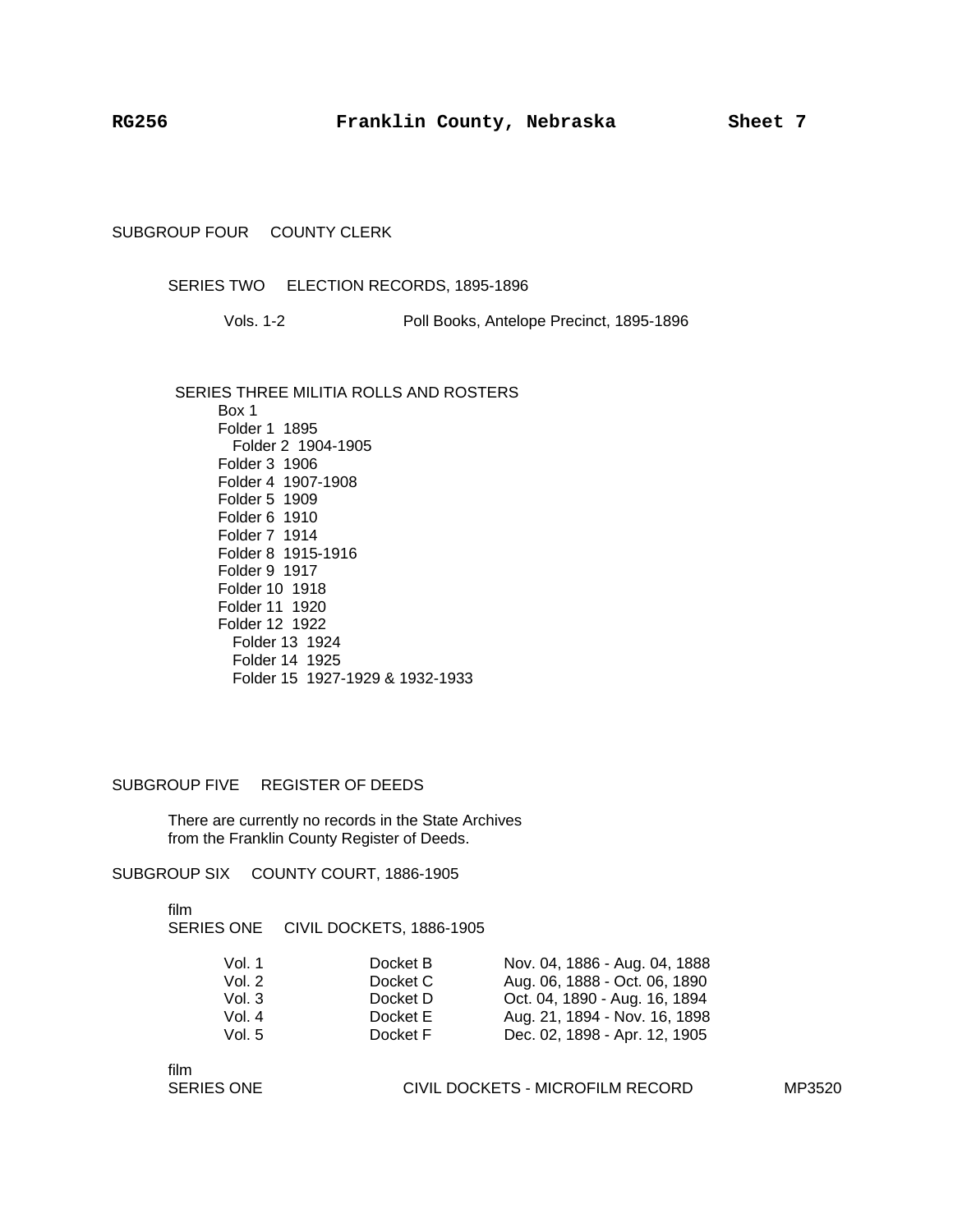| Roll #1<br>813 shots<br>1626 pp.<br>#01703 | Vol. #1, Docket B, Index<br>p.1 (11/4/1886) - Civil Docket<br>thru<br>Vol. #3, Docket D, p.53<br>Feb. 07, 1891 - Civil Docket<br>White Lake Lumber Co. vs. Sidney Horton<br>NOTE:<br>Vol. #2 begins at Frame #345<br>Vol. #3 begins at Frame #727                                   |
|--------------------------------------------|-------------------------------------------------------------------------------------------------------------------------------------------------------------------------------------------------------------------------------------------------------------------------------------|
| Roll #2<br>813 shots<br>1626 pp.<br>#01704 | Vol. #3, Docket D (cont), p.54<br>Feb. 12, 1891 - Civil Docket<br>Galeva Axle Grease Co. vs. J. V. Smith<br>thru<br>Vol. #5, Docket F, p.183<br>Dec. 18, 1901 - Civil Docket<br>Hog Raiser Mutual Ins. Co.<br>NOTE:<br>Vol. #4 begins at Frame #290<br>Vol. #5 begins at Frame #601 |